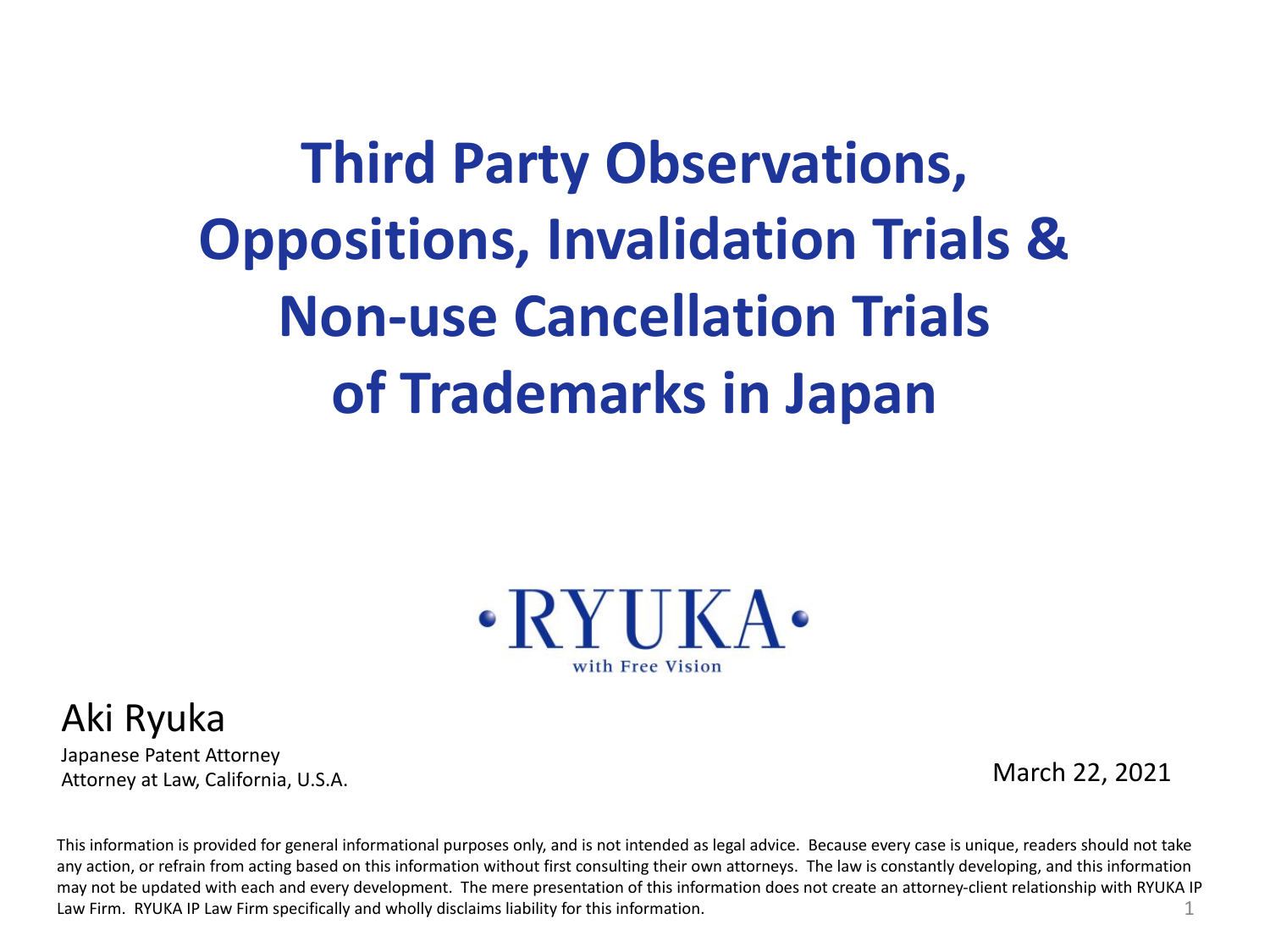#### **1. Summary**

|                                   | <b>Third Party</b><br>observation                                                          | <b>Oppositions</b>                             | <b>Invalidations</b>                      | <b>Non-Use</b><br><b>Cancellation</b>                     |  |
|-----------------------------------|--------------------------------------------------------------------------------------------|------------------------------------------------|-------------------------------------------|-----------------------------------------------------------|--|
| What                              | Providing the<br>examiner with<br>observation                                              | Oppose the decision<br>to grant a registration | Request to invalidate<br>the registration | Request to cancel the<br>registration based on<br>non-use |  |
| Who can file?                     | Anyone                                                                                     |                                                | Interested parties                        | Anyone                                                    |  |
| When                              | Before registration                                                                        | Within 2 months from<br>publication            | Within 5 years after<br>registration*     | After 3 years from<br>registration                        |  |
| Major<br><b>Grounds</b>           | - Non-distinctiveness<br>- Similarities<br>- Well known and confusion<br>- Unfair purposes | Non-use for<br>3 years                         |                                           |                                                           |  |
| Appeal to IP<br><b>High Court</b> | <b>No</b>                                                                                  | Only trademark owner                           | Yes                                       |                                                           |  |

\* There will be no 5-year limit in case of unfair competitions / unfair purposes

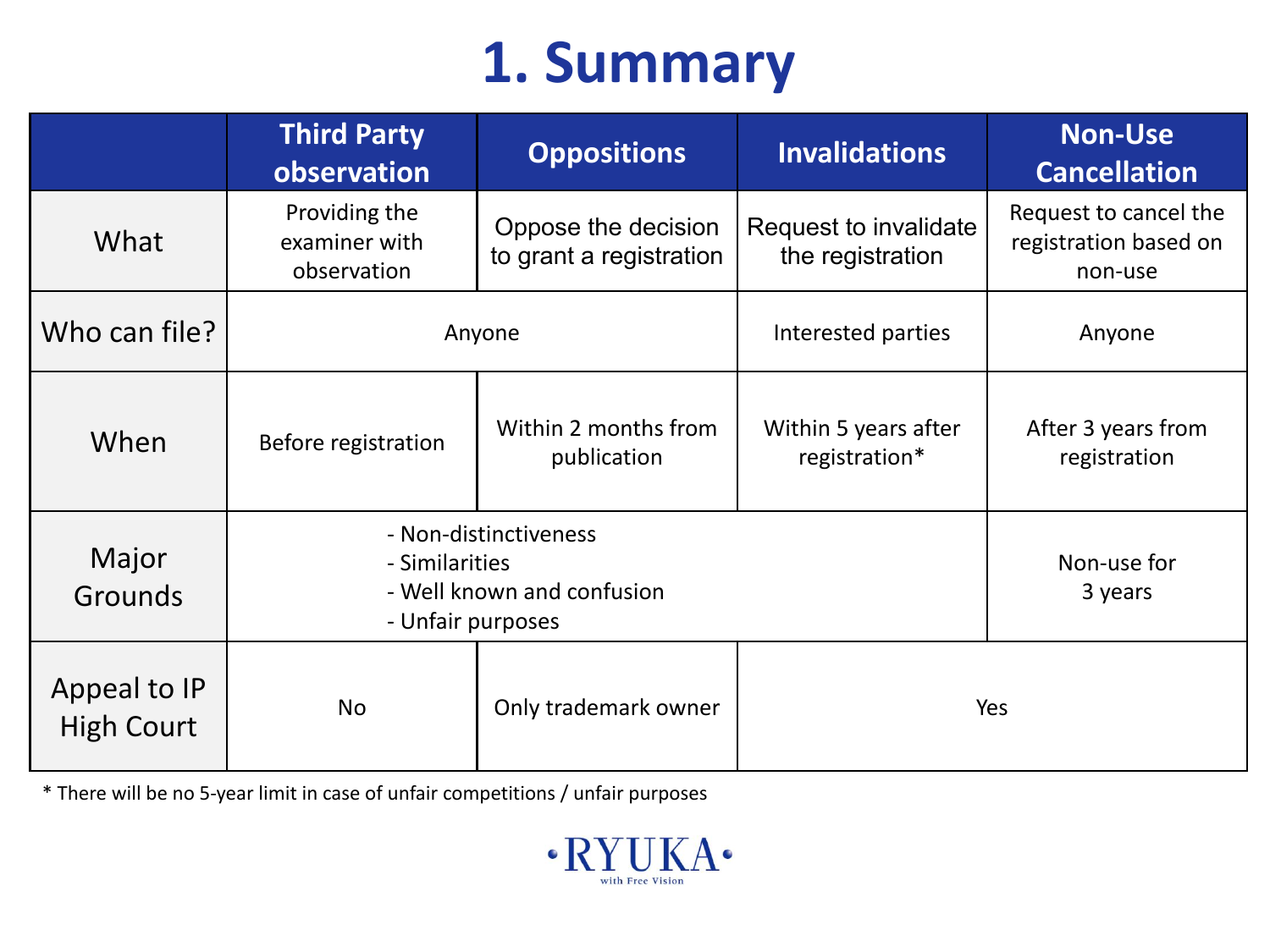## **2. Trademark Opposition Procedure**

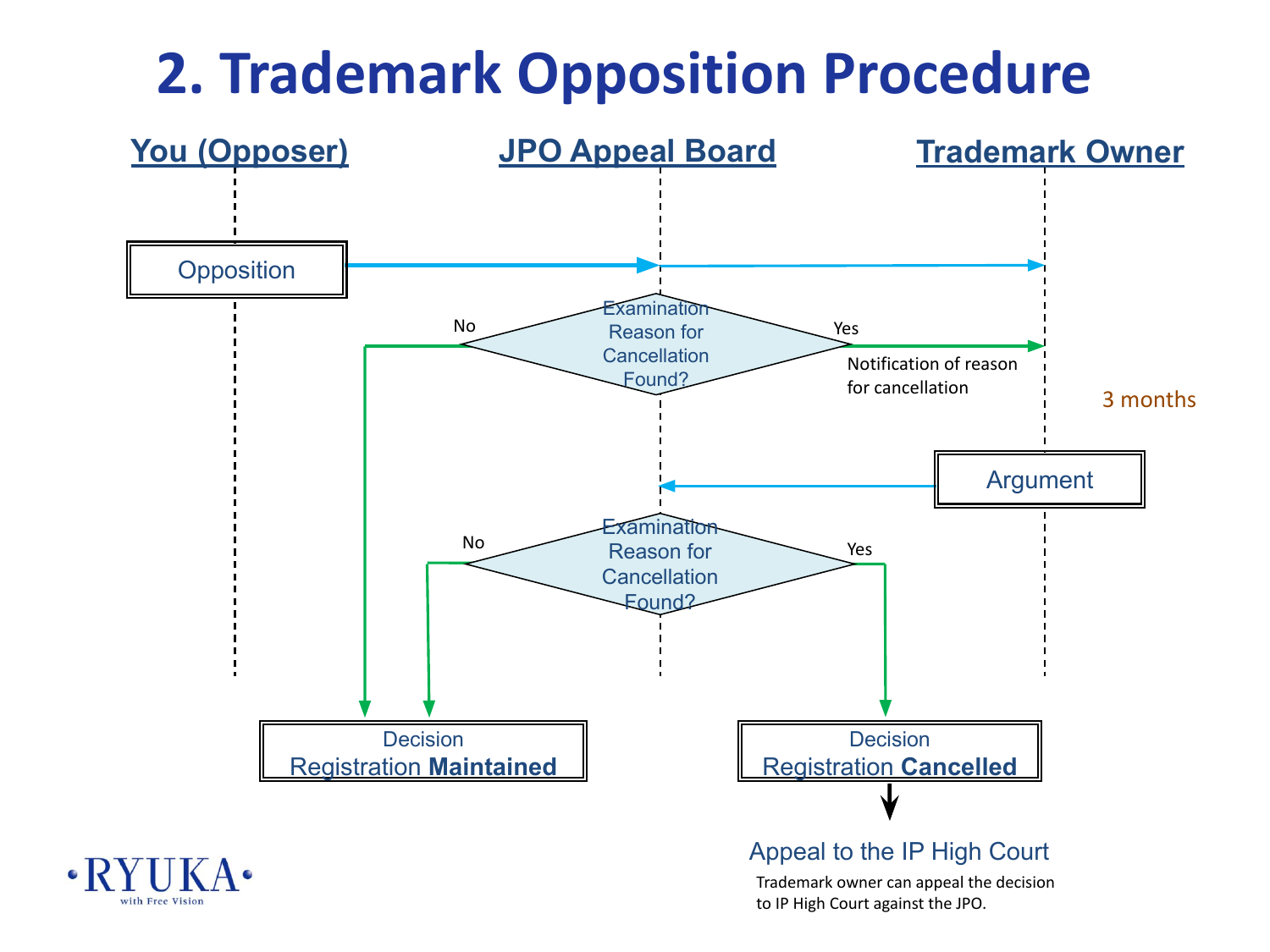#### **3. Trademark Invalidation Procedure**

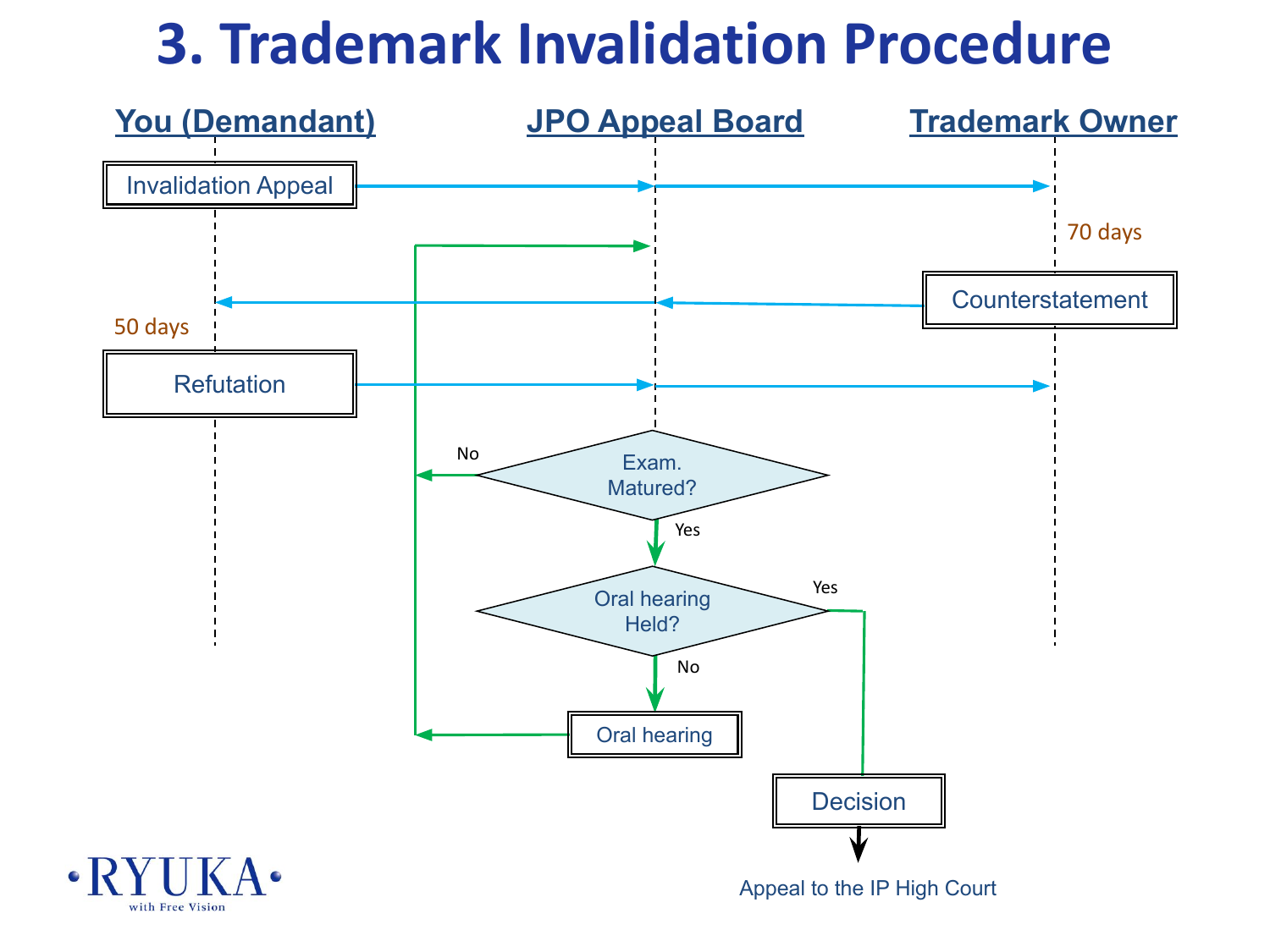#### **4. Trademark Non-Use Cancellation Procedure**



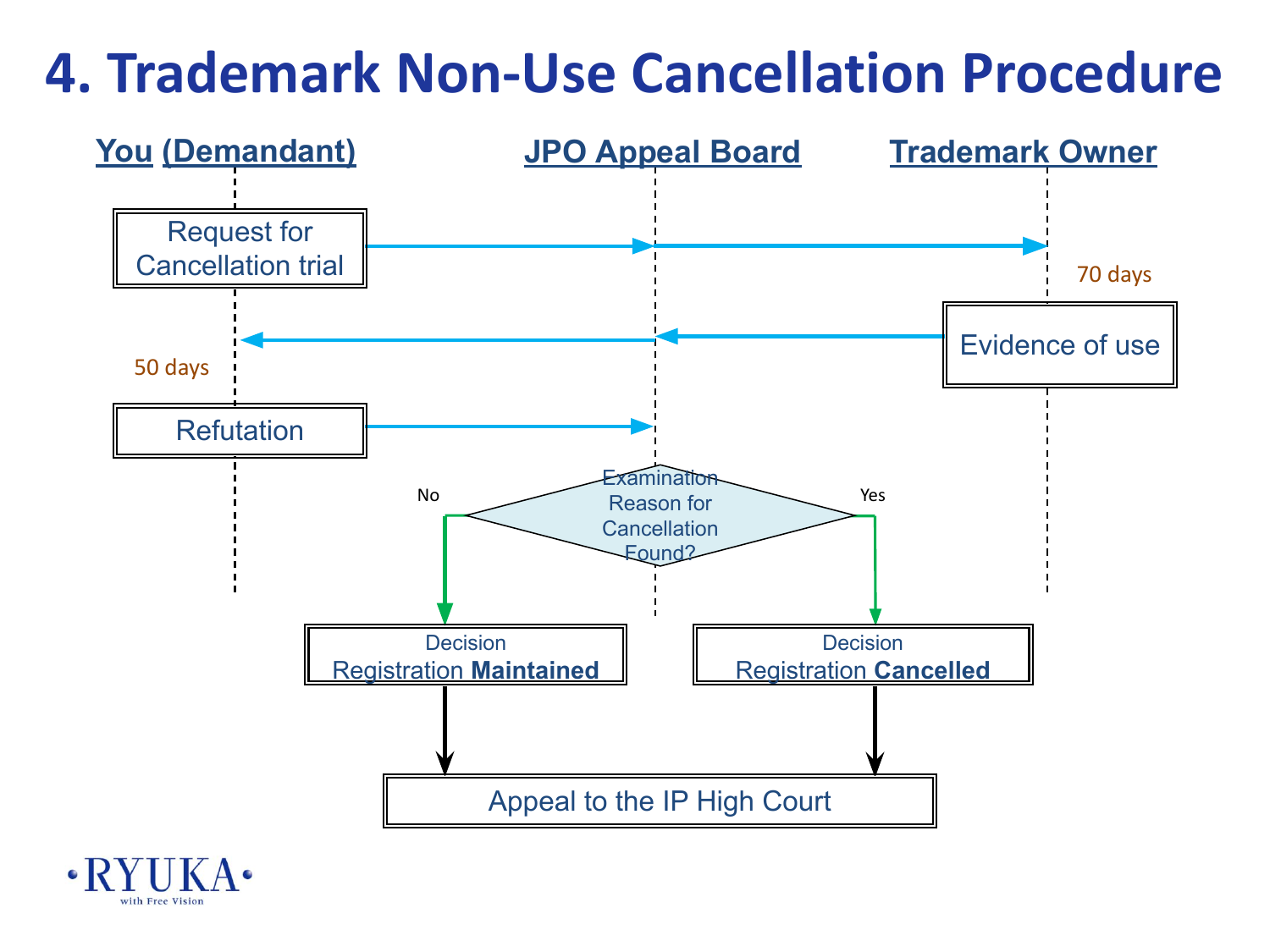## **5. Fee Schedule**

|                                                      |                     | <b>Third Party</b><br>observation | <b>Oppositions</b>                  | <b>Invalidations</b>                                                    | <b>Non-use</b><br><b>Cancellation</b> |
|------------------------------------------------------|---------------------|-----------------------------------|-------------------------------------|-------------------------------------------------------------------------|---------------------------------------|
| <b>Attorney Fees</b><br>(JPY)                        | Filing              | 200,000,<br>typically             | 190,000 to<br>290,000,<br>typically | 400,000,<br>typically                                                   | 80,000,<br>fixed                      |
| calculated by<br>hourly rate of<br><b>JPY 25,000</b> | After the<br>filing | <b>NA</b>                         |                                     | 150,000 to 290,000, typically<br>for an additional refutation/materials |                                       |
| Office Fees (JPY)                                    | Filing              | $\overline{0}$                    | 11,000<br>$3,000 + 8,000/$<br>class | 55,000<br>$15,000 + 40,000 / \text{class}$                              |                                       |